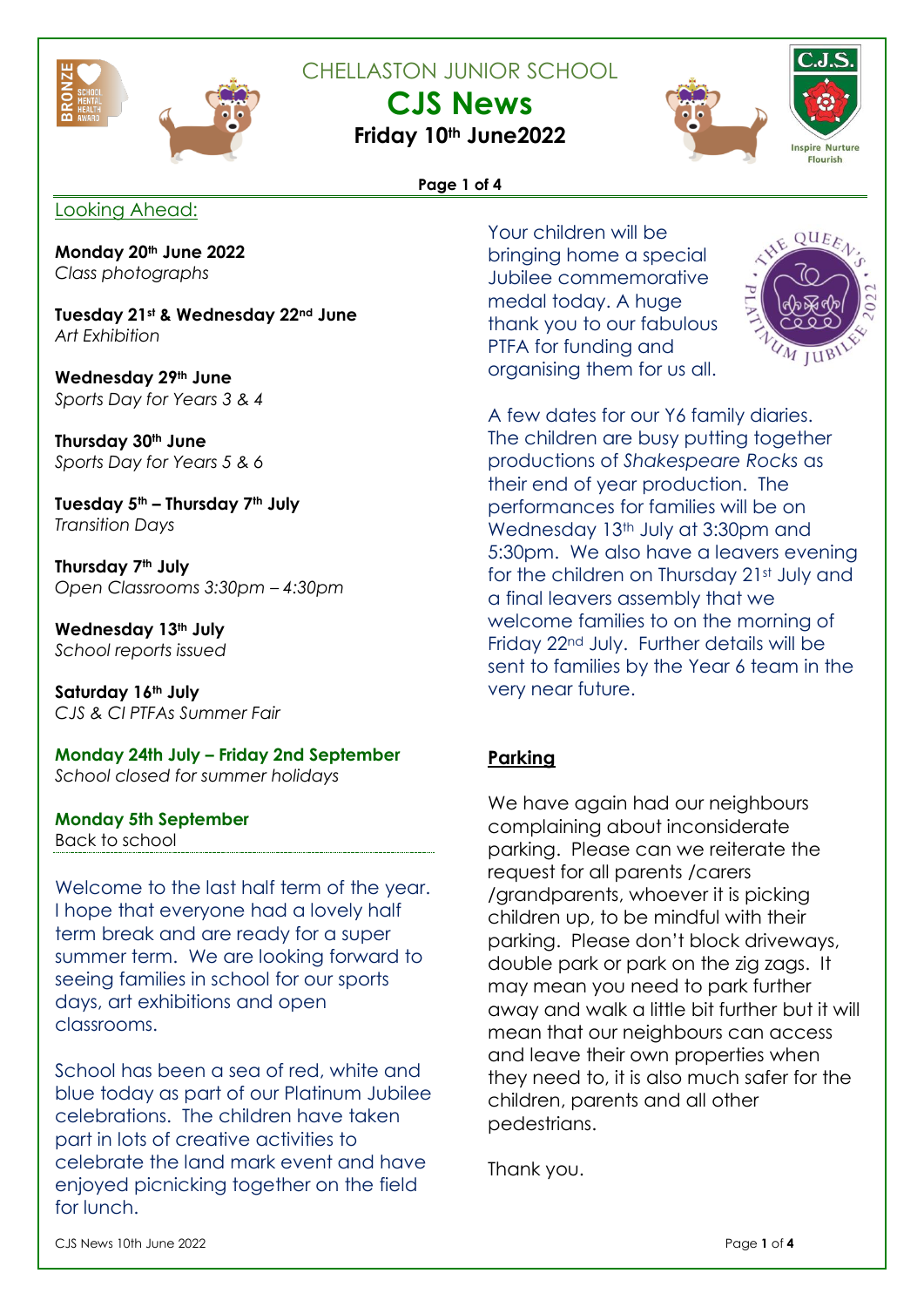

CHELLASTON JUNIOR SCHOOL

**CJS News**

**Friday 10th June2022**





### **Page 2 of 4**

### **School Council – Summer Raffle**

The School Council will be running a summer raffle over the next few weeks. There are some fantastic prizes to be won, including – a family pass (including wristbands for all the rides) to West Midlands Safari Park, a £66 gift voucher for Go Ape, a match worthy football donated by Derby County, two 1 week passes for Moorways, and a family pass for Jumpin Inflatable Fun.

Tickets will cost 50p and will be sold in classes. Can we please ask you to send your child in with change if they are going to buy a ticket or two.

Winners will be drawn on 15<sup>th</sup> July.

Good luck!

## **PTFA needs your help**

Our Summer Fayre is only a few weeks away and we are very excited as it is the first one for over 2 years!!. If you would like to help at the Fayre for the afternoon or only a short time please email Tracey at ptfa@cjs.derby.sch.uk and she will be in touch. Any help would be very much appreciated as the more help we have the more fun we can create for the children.

### **Fantastic Writing**

Ticknall class completed a shared poetry write after watching an extract of Wicked and then generating words and vocabulary. Here is their poem that they would like to share.

## *WICKED MAGIC!*

*Evil revenge, roaming the night, Red villainous eyes gleam with envy, Resented rebels are coming for you! As daggers lifted up and down in fear. Let darkness consume them…*

*Emerald frogs stuck in a jar, Waiting to be spelled upon.*

*A wand hanging on a tree branch, Casting a spell on whomever enters the area.*

*Quietly mixing up her bubbling cauldron.*

*Friendship in the night,*

*Friendship smoke, leaving in the evening. Enemies in the day,*

*Enemies smoke,dispersing at dawn. This rule-breaking, troublemaker of a witch,*

*Broomsticks levitating throughout the earth,*

*Flying free in the sky, BRING THE WIZARD DOWN!*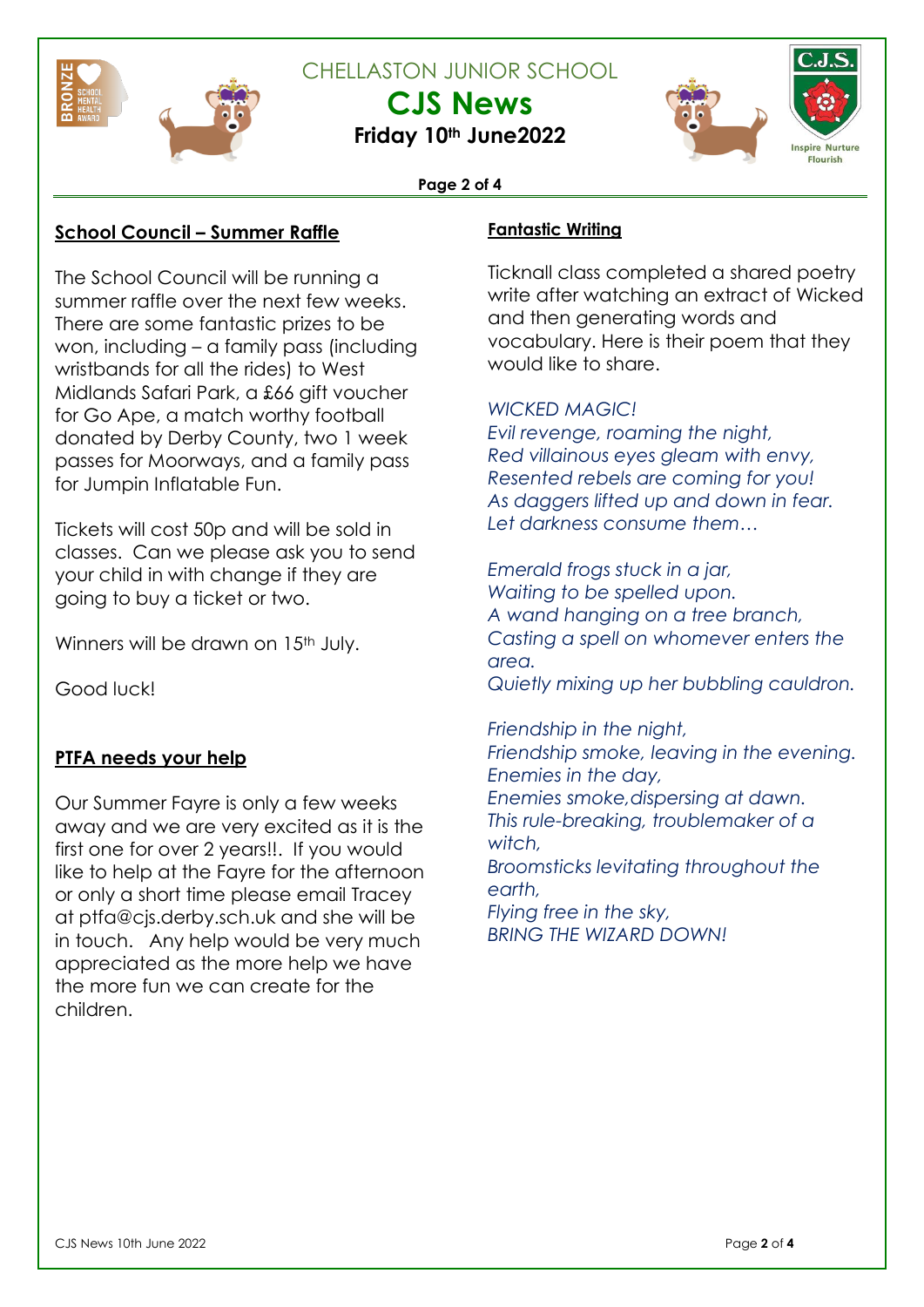



**Friday 10th June2022**





**Page 3 of 4** buildings could They would have a story to tell. ornia Some of heaven and some of near hell, If walls had cars they know secrets galore, Here is a But your secrets are safe from wonderful ceiling to floor. example of the work If buildings could talk done in Chatsworth What waited they Say! class.But notody knows still to this dau. We could take a quess to what they would be, But we could scrack our heads dismay un. buildings could talk. hell wonder in ame. 'Some are so by and some So Small While some are made of brick and some  $\ddot{\mathbf{r}}$ are straw their are lots with windows and some with more doors. buildings could talk What a wonder that would be but as it stands it will remane a mystery. Buildings Could